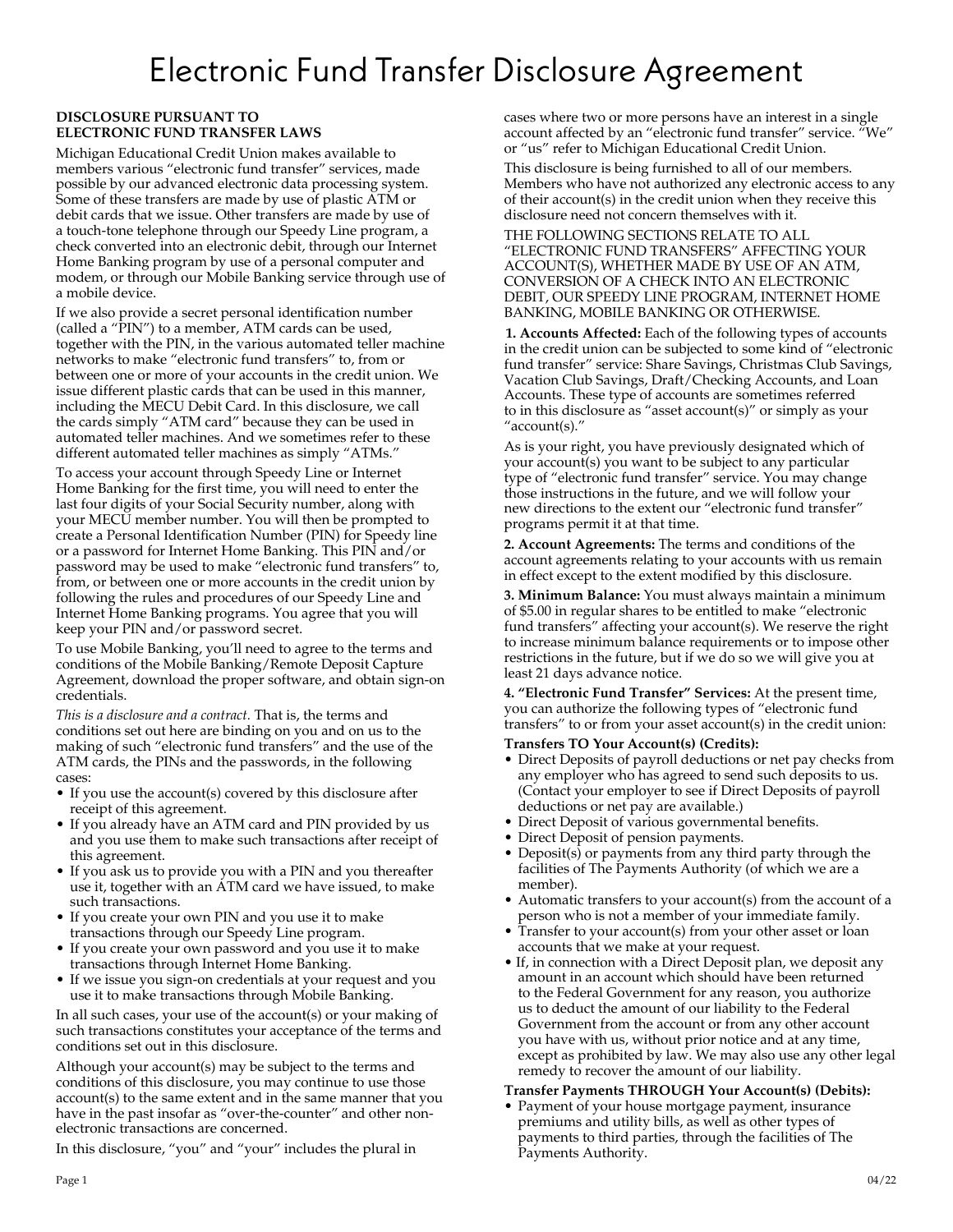- Automatic transfers from your account(s) to the account of another person who is not a member of your immediate family.
- Automatic transfers from your account(s) to make payments to another person's loan(s) owing to us.
- Transfers from your account(s) to your other asset or loan accounts that we make at your request or through ATMs, Speedy Line, Internet Home Banking, or Mobile Banking.
- Withdrawals from your account(s) made at your telephone request (a check will be mailed to your address on file).
- Payment for purchases from your Draft/Checking account at places that have agreed to accept your ATM card.

## **Speedy Line Transactions:**

- Withdrawals from your Share Savings or Draft/Checking (a check will be mailed to your address on file).
- Transfers from your Share Savings to your Draft/Checking or loan accounts.
- Transfers from your Draft/Checking account to your Share Savings or loan accounts.

# **ATM/Debit Card Transactions:**

• Use of your ATM or debit card when making a purchase from a merchant who uses the card in an electronic terminal (or cash register that is also an electronic terminal) is an "electronic fund transfer."

## **Automated Teller Machine Transactions:**

If you have an ATM card for which we have issued a PIN, you can use any of the automated teller machine networks to make transactions as follows:

- Deposits (in Michigan only) to your Share Savings account or Draft/Checking account.
- Cash withdrawals from your Share Savings account, Draft/Checking account, Christmas Club account (CO-OP Network ATMs only), and Vacation Club account (CO-OP Network ATMs only).
- Transfers (non-cash) from your Share Savings to your Draft/ Checking account, or from your Draft/Checking account to your Share Savings account.\*
- Loan advance on your Revolving Credit Signature Loan account (this transaction is available at CO-OP Network ATMs only).
- Transfers (non-cash) from your Share Savings or Draft/ Checking account to your loan account(s) with us (these transactions are available at CO-OP Network ATMs only).

#### **Internet Home Banking Transactions:**

- Withdrawals from your Share Savings, Christmas Club, Vacation Club or Draft/Checking account (a check will be mailed to your address on file).
- Transfers (non-cash) from your Share Savings, Christmas Club or Vacation Club account to your Draft/Checking account, or from your Draft/Checking account to your Share Savings, Christmas Club or Vacation Club account.\*
- Transfers (non-cash) from your Share Savings, Christmas Club, Vacation Club or Draft/Checking account, to your loan account(s) with us.
- Transfers (non-cash) from your Share Savings, Christmas Club, Vacation Club or Draft/Checking account, to another member's Share Savings, Christmas Club, Vacation Club or Draft/Checking account(s) with us.

# **Share Draft/Checking Conversion Transactions:**

• A transfer through an automated clearing house when you provide a share draft to certain merchants or other payees that enables the merchant or other payee to capture the routing, account, and serial numbers to initiate the transfer, whether the share draft is blank, partially completed, or fully completed and signed; whether the share draft is presented at POS or is mailed to a merchant or other payee or lockbox and later converted to an electronic fund transfer, or whether the share draft is retained by the consumer, the merchant or other payee, or the payee's financial institution. Your authorization to make such types of electronic funds

transfers may be expressed in writing or implied, for example, by the posting of a sign.

## **Mobile Banking Transactions\*\*:**

- Deposits to Savings/Checking Accounts (if approved for Remote Deposit Capture Service\*).
- Transfers between your accounts and accounts into which you are authorized to make deposits.
- Take loan advances on open lines of credit.\*
- Payments on Loans.

*\* These transactions are NOT "electronic fund transfers." \*\* Other terms and conditions applicable to Mobile Banking transactions are found in the Mobile Banking/Remote Deposit Capture Agreement.*

You have previously told us which of these "electronic fund transfer" services you want to use. You can discontinue use of any such service whenever you want to. If you begin using a different "electronic fund transfer" service after receipt of this disclosure, we must be notified of the account(s) to be affected.

We may make additional types of "electronic fund transfer" services available in the future; we may also discontinue one or more, or all, of our "electronic fund transfer" services, but if we do that we will give you at least 21 days advance notice in writing.

**5. Excluded Transactions:** The terms and conditions of this disclosure only apply to those services and transfers which are "electronic fund transfers" as described in section 4; they do not apply to other transactions which, although electronic in nature, do not constitute "electronic fund transfers" described in that section.

**6. Fees for "Electronic Fund Transfers":** You can enjoy unlimited use of your ATM card at ATMs that are owned by Michigan Educational Credit Union. If the ATM is not owned by Michigan Educational Credit Union you are allowed 4 free withdrawals each month, after which you will be charged a fee for each withdrawal (see Fee Schedule). We reserve the right to impose charges for the making of "electronic fund transfers" as described in Section 4 and/or to thereafter increase such charges if we deem it necessary. We will give you at least 21 days advance written notice before imposing or increasing any such charge.

When you use an ATM not owned by us, you may be charged a fee by the ATM operator, or any network used, and you may be charged a fee for a balance inquiry even if you do not complete the fund transfer.

**7. Limitations on "Electronic Fund Transfers":** We describe the types of electronic fund transfers you can make through our various Electronic Funds Transfer Services in Section 4 above. With respect to certain accounts, there are limitations as to how many automatic transfers you are allowed to make to third parties (i.e. mortgage payments or insurance premiums). No more than six (6) such transfers may be made from these accounts during any single statement period. Please refer to your account agreement to determine if this account limitation applies. Aside from that limitation, and as to transactions other than those made at an ATM, there are, at the present time, no limitations as to how often you can make "electronic fund transfers," nor is there any restriction as to the dollar amount of any one "electronic fund transfer." We reserve the right to impose any such restrictions in the future as we deem reasonable, but we will give you at least 21 days advance written notice.

Please refer to Section 21 for limitations that apply to ATM transactions.

# **8. Documentation of Transfers:**

A. You can get a transaction receipt at the time you make any transfer to or from or between your account(s) using an ATM. B. If you have arranged to have Direct Deposits (which are "electronic fund transfers" as described in Section 4) made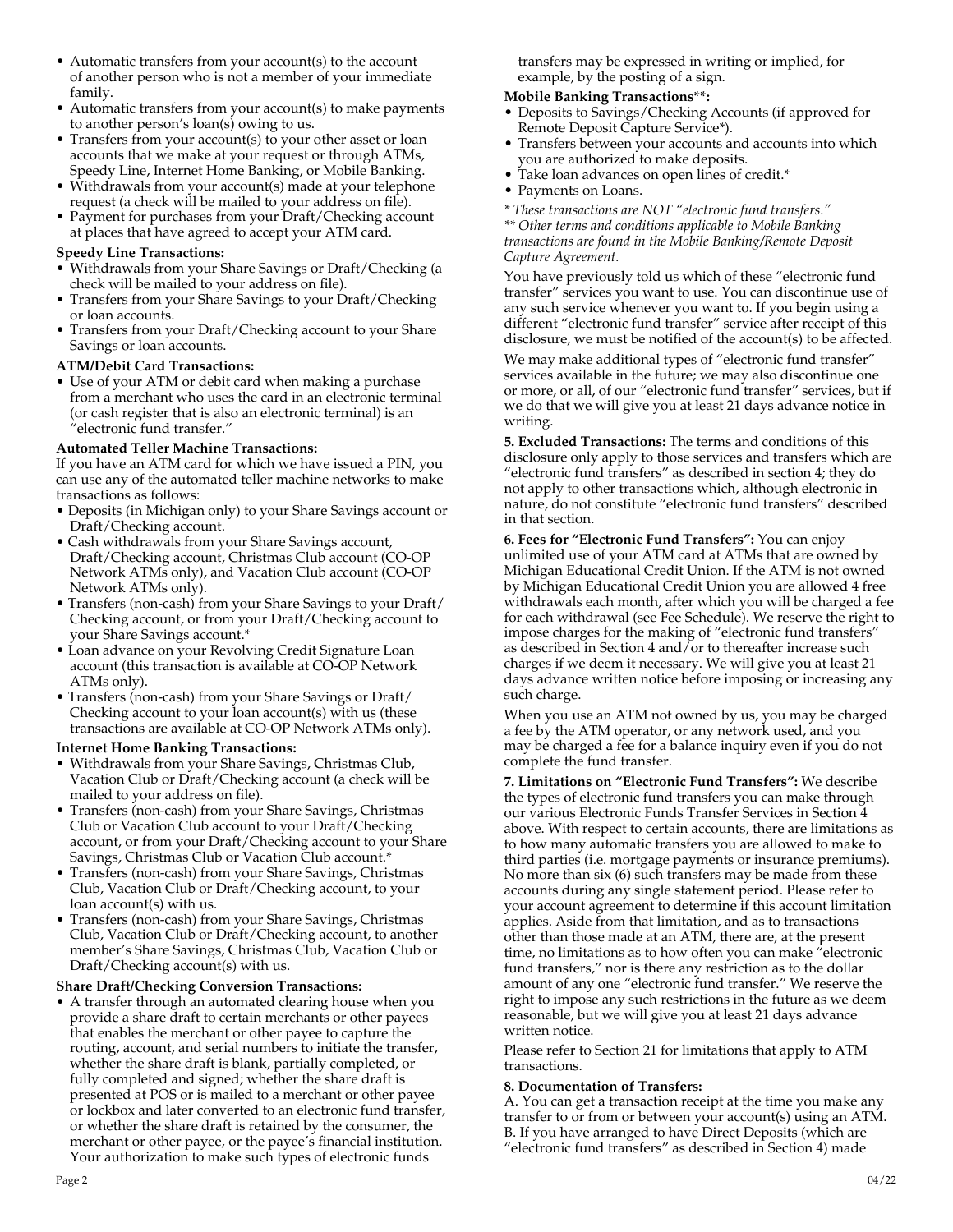to your asset account(s) at least once every 60 days from the same person or company, the person or company making the deposit will tell you every time they send us the money. You can call us at (734) 455-9200 to find out whether the deposit has been made.

C. You will get a statement every month if you have authorized any "electronic fund transfer" service described in Section 4.

D. Periodic statements we send you on accounts which are subject to "electronic fund transfers" described in Section 4 and transaction receipts issued by an ATM are admissible evidence. E. Your right to documentation as set forth in subsections A and C of this section does not apply when the electronic fund transfer occurs outside of the United States.

**9. Stopping Payment of Transfers From Your Account(s):** The following rules apply only to "electronic fund transfers" as described in Section 4 of this disclosure.

If you have arranged for regular automatic payments out of your account, you can stop any of these payments. Here's how: Call us at: (734) 455-9200

OR Write us at: Michigan Educational Credit Union Attn: Accounting Department 9200 Haggerty Road Plymouth, MI 48170

in time for us to receive your request three (3) "business days" or more before the payment is scheduled to be made. If you call, you will be required to put your request in writing and get it to us within 14 days after you call.

There is a fee for each stop payment order (see Fee Schedule). We reserve the right to impose a reasonable charge, or to increase such charges, in the future, but if we do that we will give you at least 21 days advance notice. If these regular payments may vary in amount, the person you are going to pay will tell you 10 days before each payment, when it will be made and how much it will be. You may choose instead to get this notice only when your payment would differ by more than a certain amount from the previous payment, or when the amount would fall outside certain limits that you set; if so, you must make the necessary arrangements with the person you are going to pay.

If you order us to stop one of these payments three (3) "business days" or more before the transfer is scheduled and we do not do so, we will be liable for your losses or damages. In Section 13 of this disclosure, we will tell you what our "business days" are.

**10. Disclosure of Information to Third Parties:** In the ordinary course of business, we will only disclose information concerning your account(s) or "electronic fund transfer" described in Section 4 affecting your account(s):

A. As provided by law, or

B. With your written consent, or

C. To furnish credit information under the federal "Fair Credit Reporting Act," or

D. If necessary to verify or complete "electronic fund transfer," or

E. To verify the existence of your account(s), or

F. If the information relates to improper use of your account(s).

**11. In Case of Error or Questions About Your "Electronic Fund Transfers" as Described in Section 4,** call or write us at the telephone number or address set forth in section 9 as soon as you can, if you think your statement (which will include Speedy Line, share draft/check conversions, Internet Home Banking, and Mobile Banking transactions) or receipt is wrong or if you need more information about a transfer listed on the statement or receipt.

We must hear from you no later than 60 days after we sent the FIRST statement on which the problem or error appeared: A. Tell us your name and account number, and

B. Describe the error or the transfer you are unsure about, and explain as clearly as you can why you believe it is an error or why you need more information, and

C. Tell us the dollar amount of the suspected error.

If you tell us orally, we may require that you send us your complaint or question in writing within ten (10) "business days." In Section 13 of this agreement, we list our "business days."

We will tell you the results of our investigation within 10 "business days" (if you give us notice of an error within 30 days after you make the first deposit into your account, we will have 20 days instead of 10) after we hear from you and will correct any error promptly. If we need more time, however, we may take up to 45 days (if you give notice of an error within 30 days of opening an account, notice of an error involving a point of sale transaction, or notice of an error involving a transaction initiated outside of the U.S., its possessions and territories, we will have 90 days instead of 45) to investigate your complaint or questions. If we decide to do this, we will recredit your account within 10 "business days" (if you give us notice of an error within 30 days after you make the first deposit into your account, we will have 20 days instead of 10) for the amount you think is in error, so that you will have the use of the money during the time it takes us to complete our investigation. If we ask you to put your complaint or questions in writing and we do not receive it within 10 "business days," we may not recredit your account.

If we decide that there was no error, we will send you a written explanation within three (3) "business days" after we finish our investigation.

You may ask us for copies of the documents that we use in our investigation and we will furnish them to you. We may, in such cases, require payment of a nominal charge for such copies.

**12. Liability for Failure to Make "Electronic Fund Transfer":** If we do not complete an "electronic fund transfer," as described in Section 4, to or from your account(s) on time or in the correct amount according to our agreements with you, we will be liable for your losses or damages. However, there are some exceptions. We will not be liable, for instance:

- If, through no fault of ours, you do not have enough money available in your account to make the transfer.
- If there is not enough money in your account, in excess of amounts you have specifically pledged to us as collateral, to make the transfer.
- If funds in your account are subject to garnishment or other legal process which prevents the making of the transfer.
- If we have, because of your default, exercised our rights against the funds in your account pursuant to a pledge of those funds you gave us.
- If the transfer would go over the credit limit on your overdraft line.
- If the ATM where you are making the transaction does not have enough cash.
- If you use or try to use your ATM card or your PIN after your right to use it has been cancelled.
- If circumstances beyond our control prevent the transfer, despite reasonable precautions that we have taken.
- We will also be excused from such liability if you fail to observe the terms and conditions of this agreement, our Speedy Line program, our Internet Home Banking program, our Mobile Banking program, or our account agreements with you, as they relate to "electronic fund transfers."

**13. Business Days:** Every day is a business day except Saturdays, Sundays and holidays. See our website for a complete list of holiday closings.

**14. Regulatory Agency:** If you believe that we may have violated the Michigan law regulating "electronic fund transfer" (Michigan Public Act No. 322 of 1978) you may contact: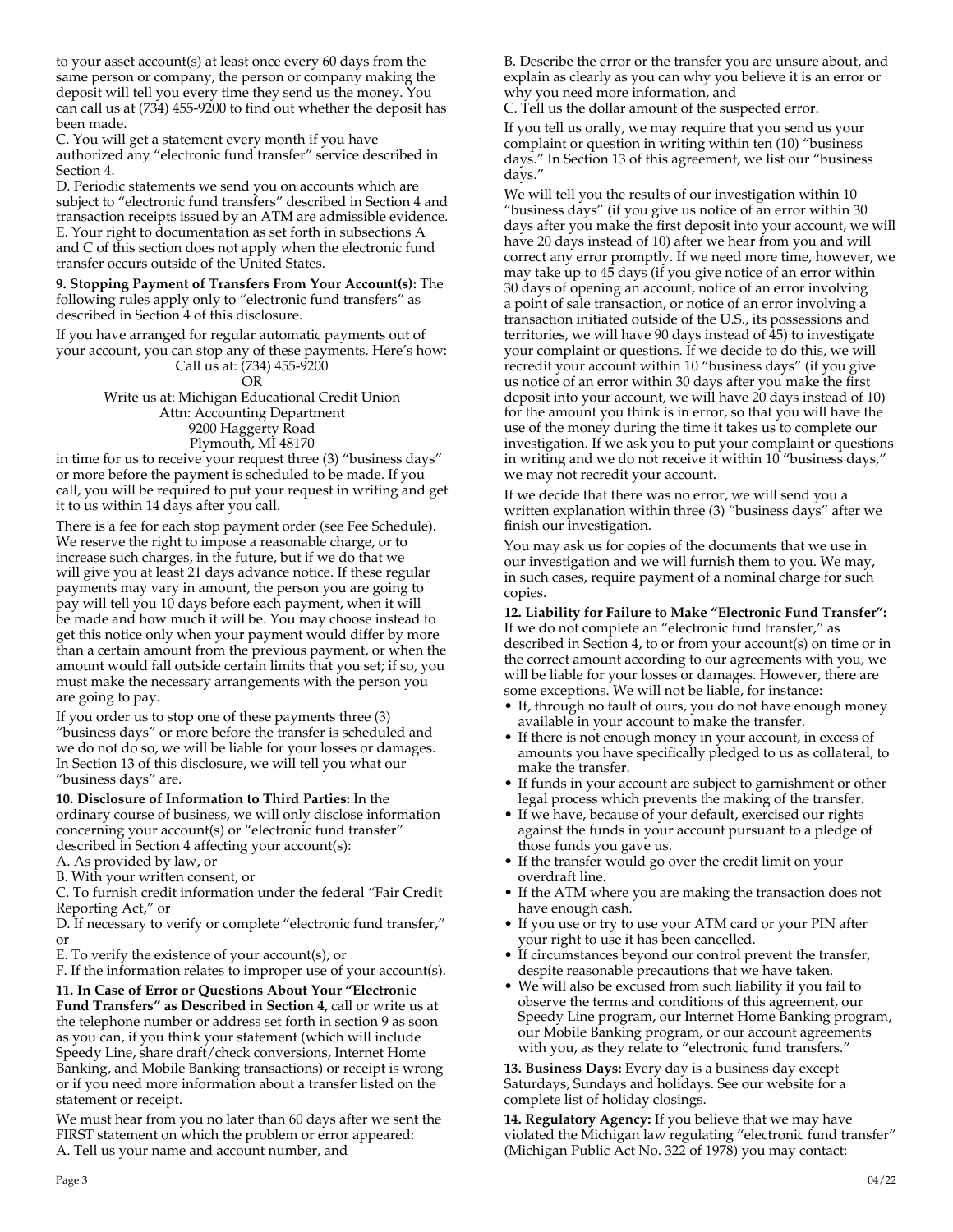#### Michigan Department of Consumer and Industry Services Office of Financial and Insurance Regulation P.O. Box 30224, Lansing, MI 48909

**15. Amendments Termination:** We reserve the right to amend this disclosure (agreement) in any manner and at any time. If we do so, we will give you such advance notice thereof as we deem to be reasonable under the circumstances; however, in the specific cases mentioned earlier, we will give you at least 21 days advance written notice. We also reserve the right to terminate this disclosure (agreement) by sending a notice of such termination by first-class mail to your last known address on our records, which notice shall be effective when mailed.

**16. Termination of Prior Agreements:** This disclosure terminates and takes the place of any "Automated Teller Machine Agreement" or "Disclosure Pursuant to Electronic Fund Transfer Laws" we have previously furnished to you 21 days after we mail it to you.

#### **17. Except as provided in paragraph 16, the effective date of this disclosure (agreement) is December 1, 2012.**

**18. Location of ATM Machines:** The number and locations of the automated teller machines is subject to change at any time. If you have an ATM card for which we have issued a PIN, we will keep you informed of their location from time to time.

**19. Card Ownership:** All ATM cards and PINs we provide are the property of the credit union. If this agreement is terminated, you agree to surrender the card to us.

**20. Secrecy of PIN:** If we have issued a PIN to you or Mobile Banking sign-on credential(s), or if you have selected your own Speedy Line PIN or Internet Home Banking password, you agree to keep your PIN/password secret and you also agree that you will not write the PIN on your ATM card nor any item you keep with your card.

**21. Limitations of "Electronic Fund Transfer":** There is no limitation on the number or dollar amount of deposit or payment transaction or transfers between accounts you may make at an automated teller machine during its 24-hour operating cycle. To protect against possible losses, however, there are limitations on how much cash you can obtain from the machines during a single cycle.

Regardless of the number of cards we may issue to you, your ATM card will only allow you to withdraw up to \$500 cash from the ATMs during the portion of a cycle that they are "on-line" to our computer, but, of course, not in excess of the verified balance in the account(s); at other times, your card will only allow you to withdraw up to \$100 cash during a cycle, reduced by the amount of any cash withdrawn during the "online" part of that cycle. The ATMs dispense cash in differing multiples and minimum amounts depending on the brand of the machine.

In cases where an ATM card has been authorized for obtaining cash advances from ATMs or on a loan account the maximums mentioned above include such cash advances.

We reserve the right to change these limitations on use of the machines and we will give you written notice of any such change at least 21 days in advance.

You have the right to require us to program our system so that no more than \$50.00 cash may be obtained by use of an ATM card during a single day. Please contact us if you want this option.

**22. Responsibility for Overdraft:** If you obtain cash from an ATM which creates an overdraft in your Share Savings account, the overdraft amount is due and payable the moment you get it and you agree to pay the full amount of it to us, together with an overdraft fee (see Fee Schedule); you also authorize us, in such a case, to apply from any other shares you may have in the credit union such amount as may be

necessary to pay such overdraft amount. If the overdraft is created in your checking account, (1) a transfer will be made from your other share account(s) to cover the overdraft, in accordance with your Draft/Checking account agreement with us, or (2) an advance on your line-of-credit loan account with us will be made to cover the overdraft and you will repay that advance in accordance with the terms and conditions of your line-of-credit plan, but if there are not sufficient funds to make a transfer according to (1) or (2) of this sentence, or if you have no overdraft protection for your Draft/Checking account, then such overdraft will be paid to us as provided in the first sentence of this section.

**23. Crediting of Deposits and Payments:** Deposits or payments made in an ATM, whether in cash, check, or money order, are subject to verification and the posting of such deposits and payments to Share Savings, Draft/Checking or loan accounts may be delayed until they can be collected from the machine, verified, and entered into our accounting system. Further, delay may occur if the transaction is made on or immediately prior to a Saturday, Sunday, or holiday on which we are closed. If you place a check or money order in the machine as a deposit or payment, it is subject to collection in accordance with your account agreement with us and our Funds Availability Policy as was disclosed to you upon opening your account and as may have since been amended.

**24. Consumer Liability for Unauthorized Use:** If you furnish another person with your ATM card and PIN, Speedy Line PIN, check book, Internet Home Banking password, or Mobile Banking sign-on credential(s), you will be responsible for all "electronic fund transfers" initiated by that person. Your responsibility pertains to transfers from which you may receive no benefit, and applies even though that person may not have actual authority to initiate a transfer or transfers an amount in excess of that which is authorized. Your responsibility for such transfers remains until you have notified us in writing that the person is no longer authorized to initiate transfers. Until you have notified us in writing, you will be liable for all transfers initiated by that person.

Tell us AT ONCE if you believe your ATM card, Speedy Line PIN, check book, Internet Home Banking password, or Mobile Banking sign-on credential(s) have been lost or stolen. Calling is the best way of keeping your possible losses down. You could lose all the money in your account (plus your maximum overdraft line-of-credit). If you tell us within two business days, you can lose no more than \$50.00 if someone used your card without your permission.

If you do NOT tell us within two business days after you learn of the loss or theft of your card, and we can prove we could have stopped someone from using your card without your permission if you had told us, you could lose as much as \$500.

Also, if your statement shows transfers that you did not make, tell us at once. If you do not tell us within 60 days after the statement was mailed to you, you may not get back any money you lost after the 60 days if we can prove that we could have stopped someone from taking the money if you had told us in time.

If a good reason (such as a long trip or a hospital stay) kept you from telling us, we will extend the time periods.

If you believe your ATM card or PIN has been lost or stolen or that someone has transferred money from your account without your permission, or may be about to do so, call or write us at the telephone number or address as provided in Section 9 IMMEDIATELY!!!

**25. Special Liability Rule for MECU Debit Card:** You will not be liable for any unauthorized transactions using your MECU debit card if: (a) you can demonstrate that you have exercised reasonable care in safeguarding your card from the risk of theft, (b) you have not reported to us two or more incidents of unauthorized use within the prior twelve month